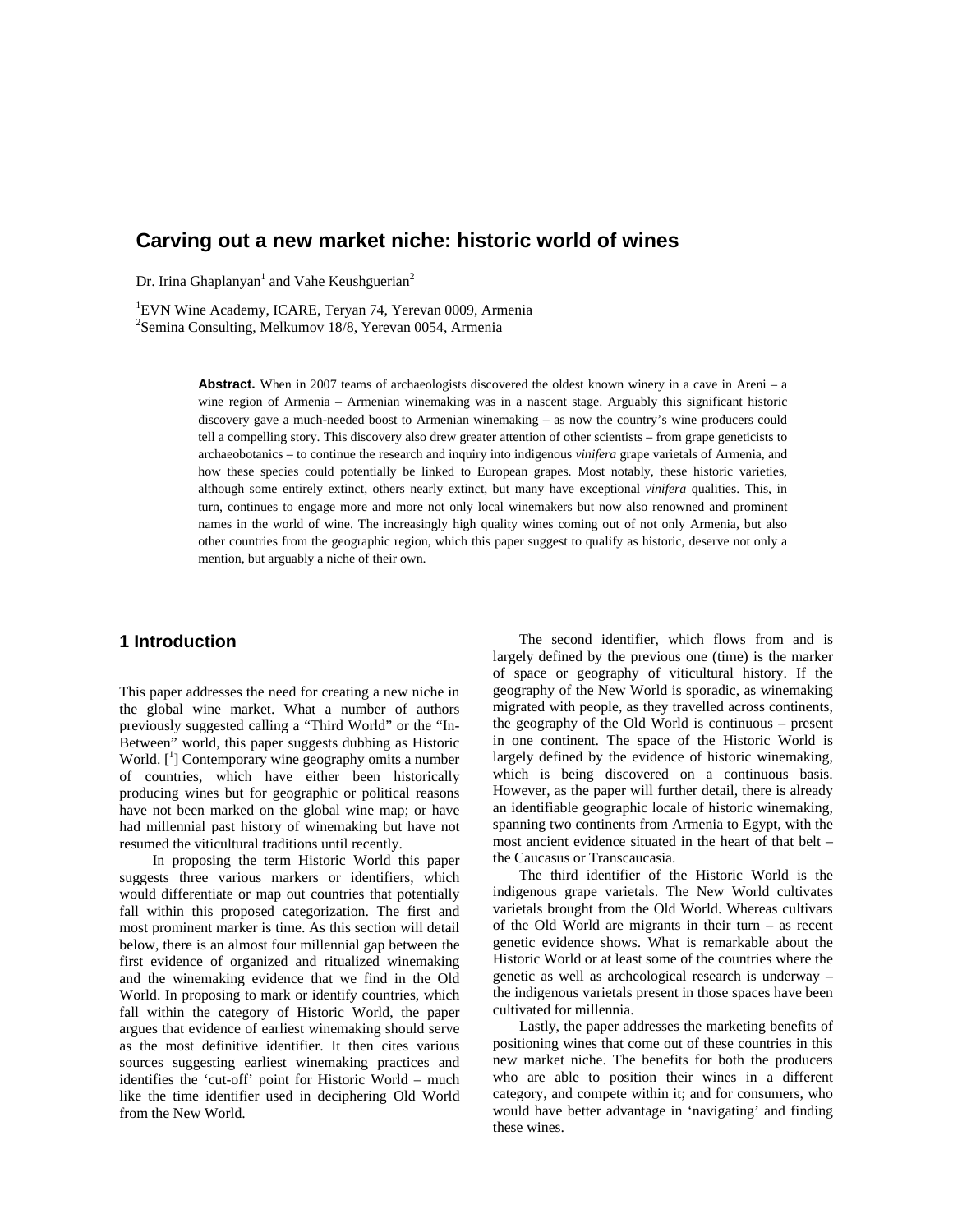#### **2 Historic world: defining the time**

The origins of winemaking date back to Neolithic times yet the world of wine today is defined by Old and New.

The geography of the New World of wine as well as time identification are sporadic as they are defined by when and how humans migrated, took with them the grape vine and began cultivating it in a given location. The pattern and development of viniculture in the New World were mostly defined by the political and military conquests, economic development and suitable climatic conditions for the imported vine. But modern agricultural technology and science have lately removed the barrier of climatic conditions and the recent 'additions' to the New World of wine are countries of so called tropical viticulture, which do not even fall within the known viticultural belts below and above the equator. The list has been expanded to include Vietnam, Brazil, China and India. Hence, viticulture today spans five continents and with the emerging global warming many scholars have theorized various development patterns both for the *vinifera* vines as well as the climatic conditions.

So on the one hand, the New World is defined by geography – i.e. any wine producing country outside of the known European Old World is considered New, yet time remains a subject of debate. If the recent 'members' of the New World have joined the category within the past ten years, the 'oldest' dweller of this category fights for the recognition of being an Old producer. South Africa began its vinicultural history 350 years ago and some of the vineyard estates have been in family hands for six or seven generations – longer than most Old World vineyards and far longer than anything you will find in California.  $[2]$ 

The Old World is also defined by geography and time factors, however both the boundaries of the Old World and the time to which the origins of this category are attributed are still contested. Should modern day Greece (Ancient Greece) or Italy (Ancient Rome) be considered as part of the Old World or the Historic World? Most of the scholars agree on a period around first millennium BC, and more specifically as early as 800 to 700 BC on the first evidence of winemaking in this part of the world.

The cultivation and domestication of the grapevine appears to have occurred between the seventh and the fourth millennia BC, in a geographical area between the Black Sea and Iran.  $\left[ \begin{array}{c} 3 \end{array} \right]$  The grapevine was then spread by humans into Europe starting from the easternmost Mediterranean areas. In Greece and Crete, the beginnings of viticulture would have started during the fifth millennium BC.  $[$ <sup>4</sup> $]$  Given this evidence, provided by Valamoti *et al,* Greece should be considered as part of the Historic World.

In Italy, the most ancient testimonies of grapevine cultivation date back to the ninth century BC  $\left[\begin{matrix}5\\1\end{matrix}\right]$ , which along with Spain (arguably) makes Italy the earliest country for winemaking in the Old World.

Estreicher argues that it is well established that, almost 3000 years ago, the Phoenicians brought vine cuttings and knowledge of viticulture and winemaking to Southern Spain. However, it is not known if the local population cultivated grapes before that time. A decorated fourth century BC clay drinking cup was found in a tomb in the Ribera del Duero region. This is before any Roman influence. This is also far away from the coast and from direct Phoenician influence. The chemical analysis of the residue in the cup proves that it did contain wine.  $[6]$ 

Another interesting evidence has been found in modern day Austria. Around 700 BC, the Celts and most probably their Illyrian predecessors began to cultivate the vine in a primitive form and vitis vinifera grape pips dating from the Hallstatt cultural period, were discovered in former Celtic dwellings in the wine-producing village of Zagersdorf in Burgenland.  $\left[ \begin{matrix} 7 \end{matrix} \right]$ 

Lastly, it is currently believed that the emergence of viticulture in France was concomitant with the foundation of Marseille (600 BC) by the Greek Phocaeans.  $\binom{8}{1}$ 

Given all these various sources and evidence that grapevine domestication and cultivation in Europe began around first millennium BC, it is important to note that there is an almost four millennial gap from when the first evidence of viniculture has been found in Greece and when the first evidence of wine has been found westwards towards Italy, France and Spain.

Much is already known about the initial domestication of the Eurasian grapevine (*Vitis vinifera*) and the emergence of a "wine culture" in the mountainous Near East, as early as the Neolithic period. Less is known about how viniculture moved from east to west across the Mediterranean Sea, eventually reaching Italy and France. Merchant seafarers, including Canaanites and later Phoenicians and Greeks, were the principal conveyors, who progressively established colonies along the coasts and on one island after another.  $[^{9}]$ 

Given this vast gap as well as early evidence of vine cultivation in Ancient Greece, the latter should fall under the category of the Historic World.

Largest and most detailed evidence of ancient wine making comes from Egypt, where wine jars were placed in the Egyptian tombs as funerary offerings since the Predynastic Period (4000-3100 BC). During the New Kingdom Period (1539-1075 BV), wine jars (amphorae) were inscribed in hieratic to indicate: the vintage year, the name of the product, the quality, the provenance, the property (royal or private) and the name and the title of the wine maker.  $[10]$ 

Another important center for ancient winemaking is modern day Israel, or more specifically the area of Upper Galilee, where according to Koh *et al*, viticulture dates back to the Early Bronze Age IB period (ca. 3100 BC).  $\left[\begin{smallmatrix} 1 & 1 \ 1 & 1 \end{smallmatrix}\right]$ 

The oldest archaeological evidence of ancient winemaking comes from Hajji Firuz Tepe - a Neolithic site in Northwestern Iran dated 5000-5400 BC. The shape of the grape pips found at the site proves that hermaphrodite (cultivated) vines were used. The oldest known winemaking setup is in Southern Armenia at a site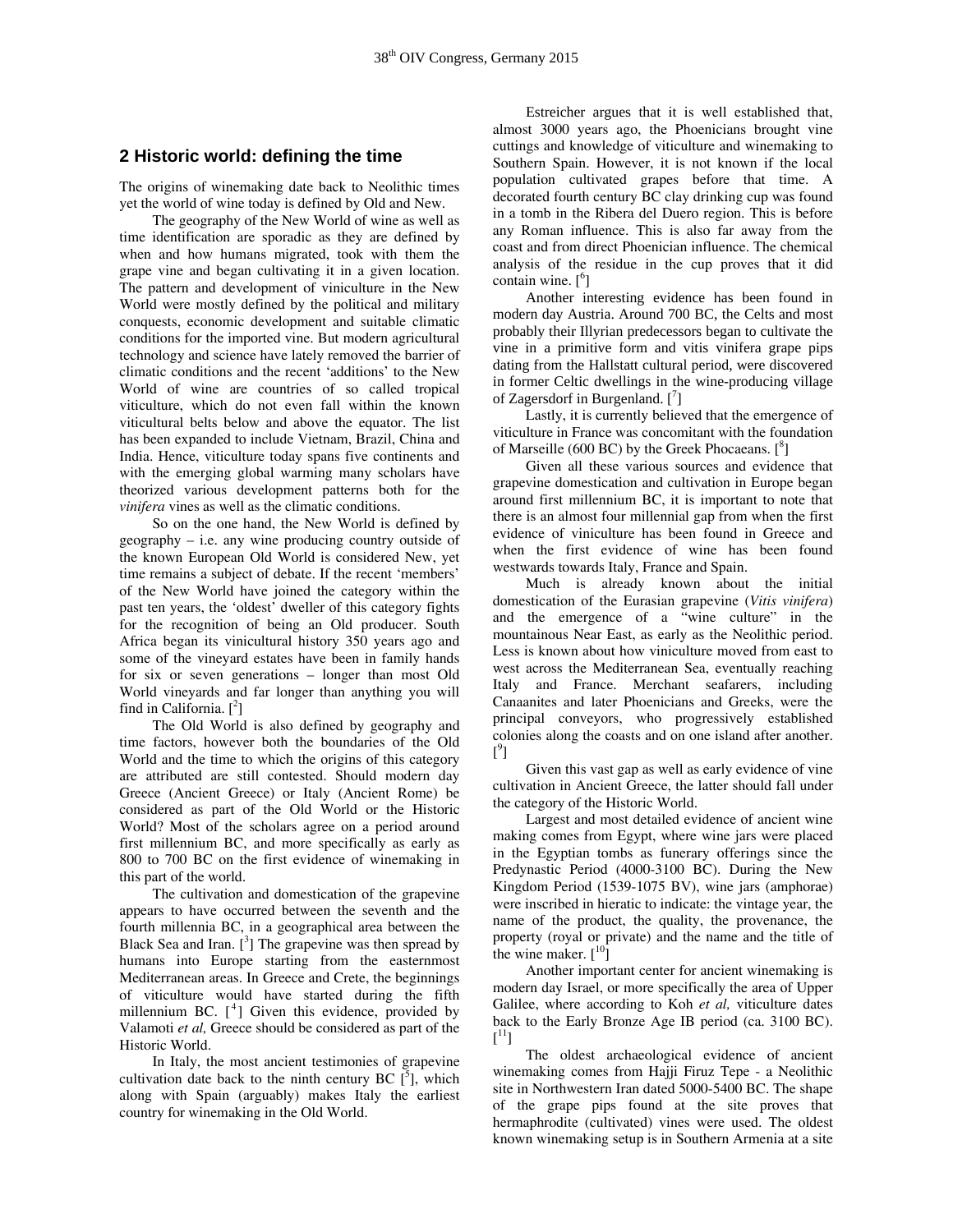called Areni-1, not very far north of Hajji Firuz Tepe. It is dated 4100 BC. The winemaking involved crushing clusters of grape, probably by foot. The juice would flow into buried clay jars for fermentation. Here again, the shape of the pips provides evidence of wine cultivation.  $\left[ \begin{smallmatrix} 1 & 2 \\ 1 & 2 \end{smallmatrix} \right]$ 

What is noteworthy about the findings in the Areni-1 site is that in a Late Chalcolithic cave dating back to 4223-3790 BC an organized and complete wine production was in place.  $[13]$ 

All the cited scholarly finds and arguments prove that there is an almost four millennial gap between the first evidence of grape vine domestication and cultivation and winemaking evidence in modern day Europe or Old World of wine. Building on these finds and arguments, this paper suggests identifying the time period for the Historic World to be dated from sixth millennium to the first millennium BC.

## **3 Historic world: defining the space**

With the identification and suggestion of the timeframe for the Historic World, the space identification becomes a simpler task.

As cited above, the earliest evidence of grapevine domestication occurred around sixth millennium BC in the Near East, or more specifically in what is known today as Transcaucasia. Archaeologically and chemically confirmed evidence of winemaking found in Armenia and modern day Iran, as well as emerging evidence of ancient winemaking in Georgia (in Shulaveri-Shomu area), place this region into the heart of the geographic span of the historic world of wine.  $[14]$ 

From this area, viticulture spreads to neighboring regions such as lower Mesopotamia (the "Fertile Crescent"), then the Nile delta and the eastern Mediterranean.  $[15]$  This space would encompass modern day Armenia, Georgia, Northern Iran, Western Armenia or Modern day Turkey, Syria, Lebanon, Israel, Palestine, Jordan, Egypt, Cyprus, Greece and Crete.

It is important to note that for political, cultural, military and religious reasons, not all the countries listed in this category produce wine today, which further reduces the list to – Armenia, Georgia, Turkey, Lebanon, Israel, Jordan, Egypt, Cyprus and Greece.

# **4 Investigating indigenous varietals**

Before engaging in the discussion on the market demand and advantages of introducing this new niche into the world of wine, it is important to briefly discuss the significance of indigenous varietals coming out of the Historic World.

As archaeological and biomolecular evidence of winemaking points to the Near East, so does the genetic origin of *vitis vinifera.* According to Myles *et al*, the relatedness among geographically diverse sample of *vinifera* and *sylvestris* provides strong support for an origin of *vinifera* in the Near East: all *vinifera* populations are genetically closer to eastern *sylvestris* than to western *sylvestris*. [16]

Vouillamoz *et al,* in investigating the origins of European grapes tested 116 accessions of traditional grape cultivars from Armenia, Georgia and Turkey, using 12 nuclear microsatellite markers. The results showed that each germplasm could have multiple origins and although they are now separated, they might have some common ancestors. In addition, four varieties from Western Europe included as outgroups turned out to be more related to Georgian cultivars than other germplasms, suggesting possible ancient origin in Georgia.  $\left[ \begin{smallmatrix} 17 \end{smallmatrix} \right]$ 

There is much research currently underway in various laboratories around the world aimed at further understanding the migration patterns of the grapevine, its evolution and its loss of genetic diversity once it occurred in Western Europe. A significant amount of research is also underway in the countries of the Historic World, where archaeologists, grape geneticists, bioinformaticians and other scientists are attempting to find more clues towards understanding the transition, evolution and genetic connection of indigenous *vinifera* cultivars to the *vinifera* varietals in Europe.

In Armenia, the Faculty of Biology at the Yerevan State University is conducting an extensive work under the guidance of Dr. Nelly Hovhannisyan, fingerprinting the indigenous varietals and creating a data bank for these varietals. The team of scientists is also engaged in fieldwork, trying to find indigenous varietals, largely believed to be extinct.

The same 'wine hunt' was undertaken in Israel under the guidance of Dr. Elyashiv Drori at the Ariel University, who has undertaken extensive work aimed at finding indigenous Israeli varietals, believed to be extinct. In the course of three years Dr. Drori's team has found over 300 varietals of which 100 are unique to Israel and 10 are suitable for winemaking.  $[18]$ 

As more evidence continues to be unearthed on the origins of grapevine and winemaking in the Historic World, the countries of this region produce increasingly higher quality wines from indigenous varietals, bringing new flavors and new stories to the market. These wines and their origins deserve a market niche of their own.

# **5 Market demand**

As discussed above, there are significant scientific reasons for identification of a new category within the geography of wine. In addition to these reasons this section will elaborate on marketing reasoning behind identification of this new niche as Historic World. The analysis is presented from the perspective of the producer, the consumer and the market at large.

Wine producers in the Historic World face a major challenge in attempting to position their products, as they do not fit either of the existing categories. As discussed, attempts have been made to brand them as wines of the third world, the emerging world, the world in-between and others. However, none of these were successful. Turkey attempted to brand its wine industry under the niche of the New Old world, however, that also proved unsuccessful. Suggestions have also been made to name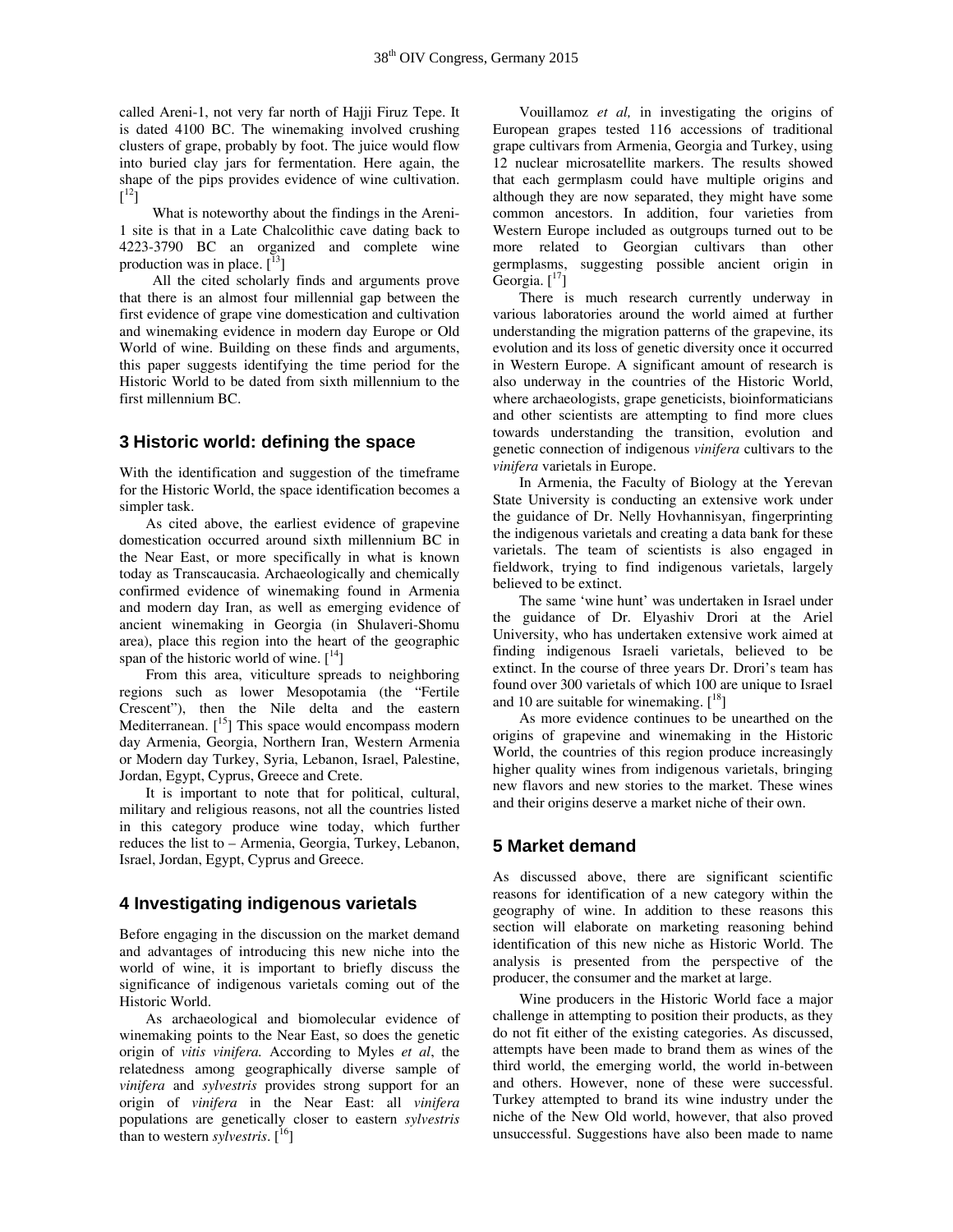this niche as Ancient World, however, ancient connotes something deceased or non-existent anymore, whereas Historic is continuous and living.

If proven successful and given the needed marketing space, producers in the Historic World will be more driven to work with indigenous varietals as opposed to European varietals. What originally began and was dubbed as 'wine purism' is a leading trend today, where the market increasingly demands wines true to their locale – not only expressing the *terroir* but also the unique varietal. This in turn will lead to increased research, preservation and propagation of these indigenous varietals.

Positioning their wines in a separate category will give the producers of the Historic World the opportunity to have their own platform, where they can showcase the uniqueness of the history, of the terroir and grape varietals of their wines.

Global wine consumption in general and certain countries in particular have registered between low to average increase following the recovery after the global financial crisis.  $[19]$  Another noteworthy trend is increased demand for new wine products.  $[2^0]$  This is very telling about the leading consumer trends in wine. Modern consumer, who is increasingly joined by the millenials, is progressively understanding wine and the wine industry. As the average consumer's palate is well acquainted to the 'usual suspects' of the wine industry, it is curious to know more and is hungry for novelty. In search of new products and to understand them well, the consumer needs guidance. The wines from the producers of the Historic World can offer both the traditional and millennial consumer the novelty and the uniqueness that they are looking for.

With the modern technology available throughout the world, production of quality wine has become a more mechanized and standardized practice. This along with other reasons has led to increased saturation of the global wine market with good quality table dry wine of various price categories. However, what is increasingly proving to sell well irrespective of price category are novelties on the wine market and wines that tell a story.  $\lceil^{21} \rceil$  The benefits of the wines originating from the Historic World are that the countless stories behind these wines are yet untold; and in fact are constantly being discovered as archeologists and anthropologists continue to unearth more evidence and interpret it.

### **6 Conclusion**

The wines of the Historic World tell the story of how human species produced this beverage in organized and ritualized fashion from *vinifera* grapes and drank it more than six millennia ago. This historic account alone will serve as yet another boost to the wider consumer interest and possible increase in wine consumption. What is particularly attractive in these stories is that evidence shows that this was not a spontaneous winemaking practice, but an organized and conscious process, where human communities gathered around the winemaking

process to produce this drink and celebrate or ritualize an occasion. This fact alone makes wine one of the most spectacular drinks ever made by human species and provides yet another row of reasons to continue drinking and discovering the unlimited world of this beverage.

#### **References**

 $\overline{a}$ 

7

<sup>1</sup> G. Banks and J.Overton, Jrnl. of Wine Research **Volume 21**, Issue 1, p.57-75 (2010) *http://www.tandfonline.com/doi/abs/10.1080/09571264.2 010.495854#* 2 M.Veseth, The Wine Economist*,* **October 9** (2012) http://wineeconomist.com/2012/10/09/south-africa-oldworld-or-new/  $\overline{3}$  J.F. Terral, E. Tabard, L. Bouvy, S. Ivorra, T. Pastor, I. Figueiral, S. Picq, J.-B. chevance, C. Jung, L. Fabre, C. Tardy, M. Compan, R. Bacilieri, T. Lacombe and P. This, Annals of Botany, Issue 105, **Vol. 3**, p. 443 (2010) 4 S.M. Valamoti SM, M. Mangafa, C. Koukouli-Chrysanthaki, D. Malamidou. Antiquity. **Vol. 81**, (2007) pp. 54–61 (as quoted in Terral *et al*) A. Di Vora, L. Castelletti, Rivista Archeologica dell'Antica Provincia e Diocesi di Como, **Vol. 176**, pp. 333–358 (1995) (As quoted in Terral *et al*) <sup>6</sup> S.K. Estreicher, European Review, **Vol 21**, Issue 02, (2013), p. 209-210 Austrian wine: http://www.austrianwine.com/ourwine/a-taste-of-culture-a-special-treat/history/<br><sup>8</sup> Brun JP, Laubenheimer F. La viticulture en Gaule. Gallia. 2001;58:203–219 (As quoted in Terral *et al*) <sup>9</sup> <sup>9</sup> P.E. McGovern, B.P. Luley, N.Rovira, A. Mirzoian, M.P. Callahan, K.E. Smith, G.R.Hall, T.Davidson and J.M. Henkin, Proceedings of the Natnl. Acad. of Sciences USA, Issue 25, **Volume 110**, (2013), p.10147-10148. 10 M.R. Guasch-Jane, S. Fonseca, M. Ibrahim, ISPRS Annals of the Photogrammetry, Remote Sensing and Spatial Information Sciences, Volume **II-5/W1**, (2013) <sup>11</sup> A.J. Koh, A. Yasur-Landau, E.H. Cline, Plos One, **Vol.9**, Issue 8, (2014), p.1<br><sup>12</sup> S.K. Estreicher, "A Brief History of Wine in Spain," European Review, Vol 21, Issue 02, May, 2013; p.209- 2010 13 H.Barnard, A.N.Dooley, G.Areshian, B.Gasparyan and K.F.Faull, Journal of Archaeological Science, **Vol. 38**,

Issue 5, (2010), pp.97-984

14 P.Salopek, "Ghost of the Vine," **April 14** (2015) *National Geographic:*

http://outofedenwalk.nationalgeographic.com/2015/04/14 /ghost-of-the-vine/ 15 A.F. Adam-Blondon, J.M. Martinez-Zapater, C.Kole,

*Genetics, Genomics and Breeding of Grapes*, Taylor and Francis Group, FL, (2012), p. 9

<sup>16</sup> S. Myles, A.R. Boyko, C.L.Owens, P.J. Brown, F. Grassi, M.K.Aradhya, B. Prins, A.Reynolds, J.M. Chia, D.Ware, C.D. Bustamante and E.S. Buckler, PNAS, **Vol 108**, Issue 9 (2011)